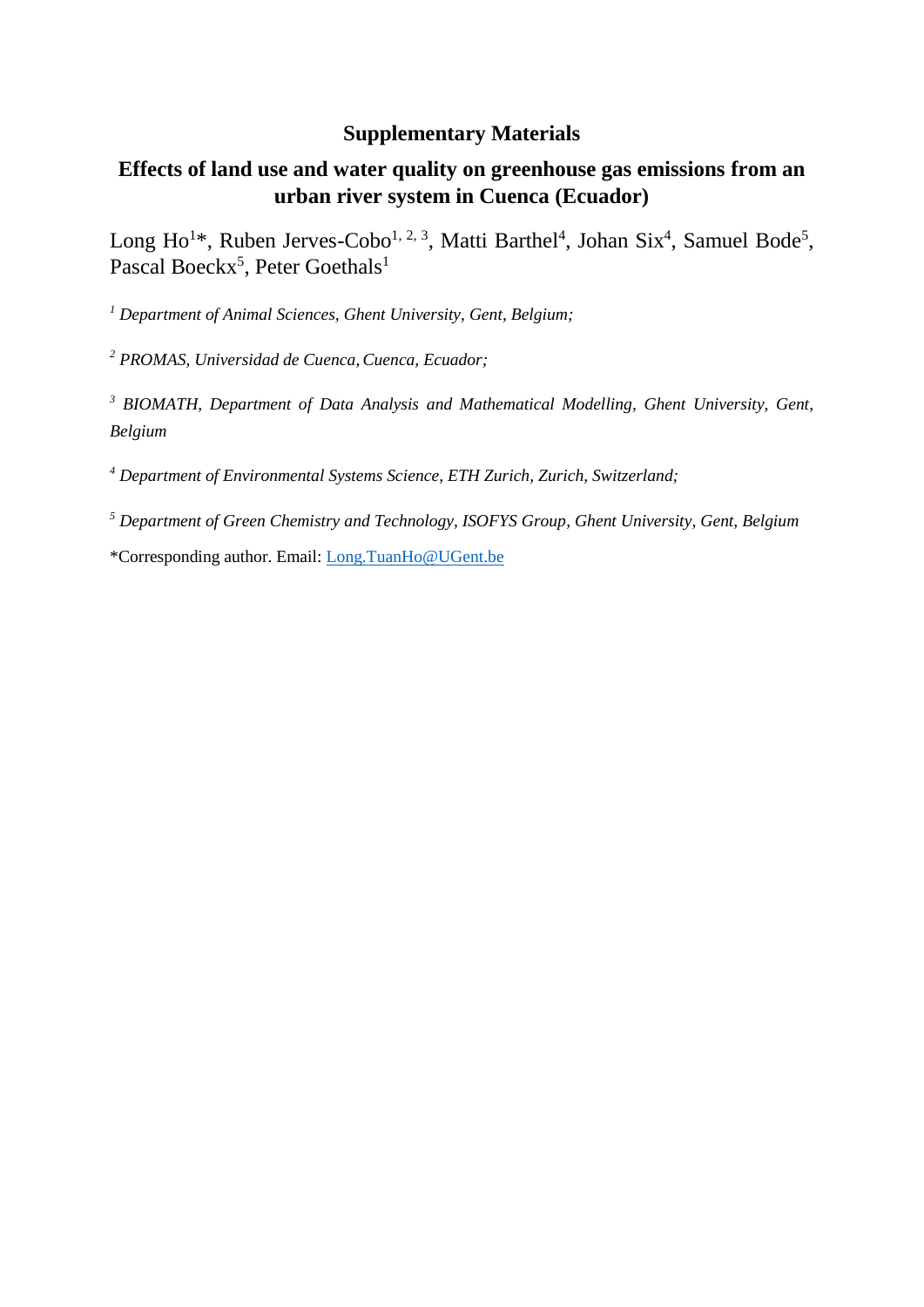## **1. Supplementary Material S1: Details of Hack kits**

| Variable                  | Technique             | Remark(s)                                                         |
|---------------------------|-----------------------|-------------------------------------------------------------------|
| Temperature               | Probe                 | <b>YSI V6920</b>                                                  |
| Conductivity              | Probe                 | <b>YSI V6920</b>                                                  |
| pH                        | Probe                 | <b>YSI V6920</b>                                                  |
| Dissolved oxygen          | Probe                 | <b>YSI V6920</b>                                                  |
| Turbidity                 | Probe                 | <b>YSI V6920</b>                                                  |
| Chemical oxygen demand    | Test kit code 2415815 | Hach, limits: $0.7 - 40.0$ mgO <sub>2</sub> L <sup>-1</sup>       |
|                           |                       | Follows EPA 5220 D                                                |
| Ammonia-nitrogen          | Test kit code 114752  | Merck, limits: $0.010 - 3.00$ mgN L <sup>-1</sup>                 |
|                           |                       | Follows EPA 350.1, APHA 4500-NH3 F,<br>ISO 7150-1 and DIN 38406-5 |
| Nitrite-nitrogen          | Test kit code 114776  | Merck, limits: $0.002 - 1.00$ mgN L <sup>-1</sup>                 |
|                           |                       | Follows EPA 354.1, APHA 4500-NO2-B<br>and DIN EN 26 777           |
| Nitrate-nitrogen          | Test kit code 109713  | Merck, limits: $0.1 - 25.0$ mgN L <sup>-1</sup>                   |
|                           |                       | Follows DIN 38405-9                                               |
| Orthophosphate-phosphorus | Test kit code 114848  | Merck, limits: $0.0025 - 5.00$ mgP L <sup>-1</sup>                |
|                           |                       | Follows EPA 365.2+3, APHA 4500-P E<br>and DIN EN ISO 6878         |

Table S1. List of physicochemical variables and the associated method.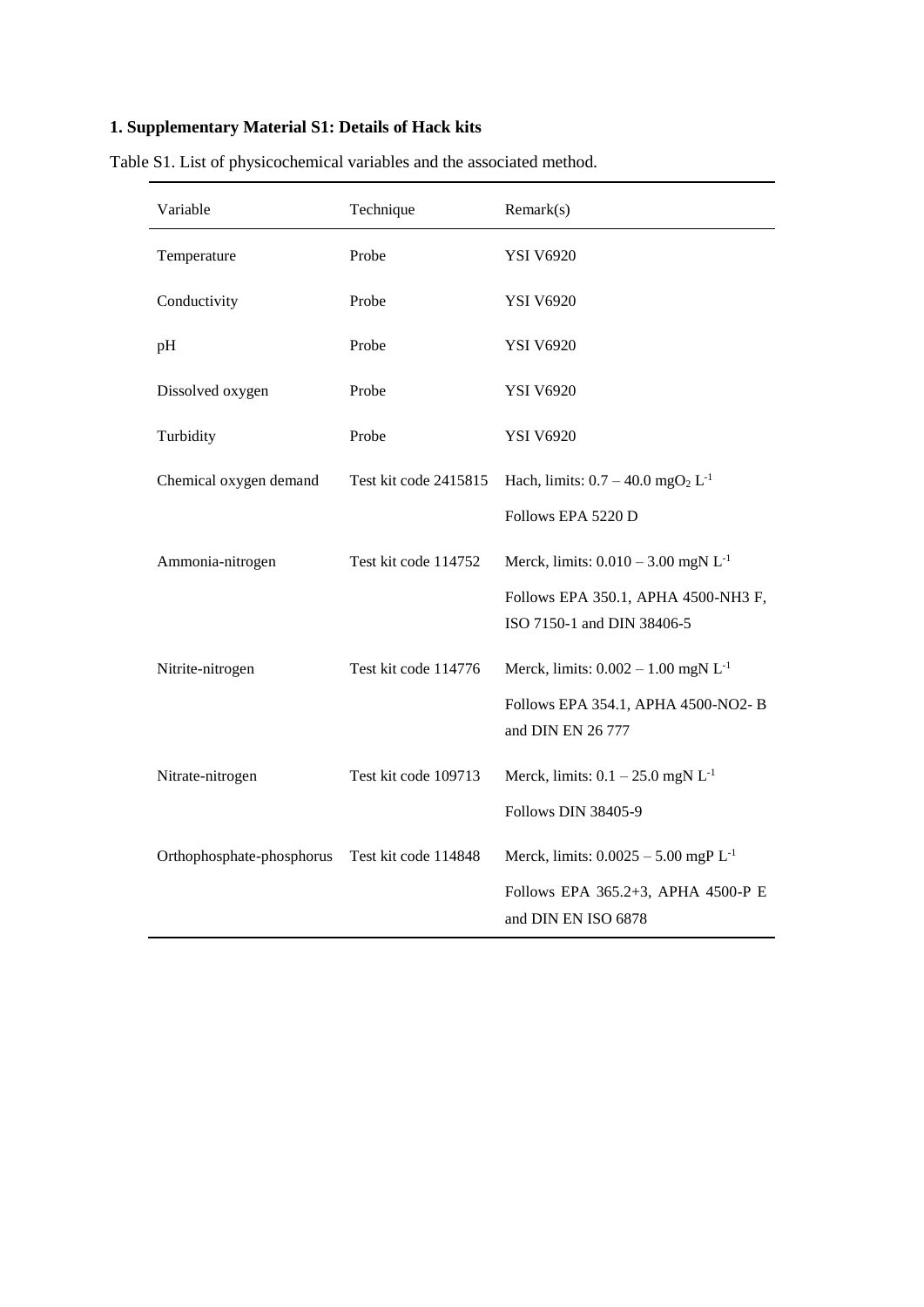# **2. Supplementary Material S2: Sampling protocol**

- Site Name:
- Time and date:
- Sample ID:
- Investigator:

| Stream name/lake                                                            |       |
|-----------------------------------------------------------------------------|-------|
| Type of watercourse                                                         | River |
| Coordinates                                                                 | Lake  |
| Photos of the sampling location (numbering the photos)                      |       |
| - Downstream                                                                |       |
| - Upstream<br>- Left bank                                                   |       |
| - Right bank                                                                |       |
| - Substrate                                                                 |       |
| Description of sites (exceptional, weather conditions, main interruption, ) |       |
|                                                                             |       |
|                                                                             |       |
|                                                                             |       |
|                                                                             |       |
|                                                                             |       |
|                                                                             |       |
|                                                                             |       |
|                                                                             |       |
|                                                                             |       |
|                                                                             |       |
|                                                                             |       |
|                                                                             |       |
|                                                                             |       |
|                                                                             |       |
|                                                                             |       |
|                                                                             |       |
|                                                                             |       |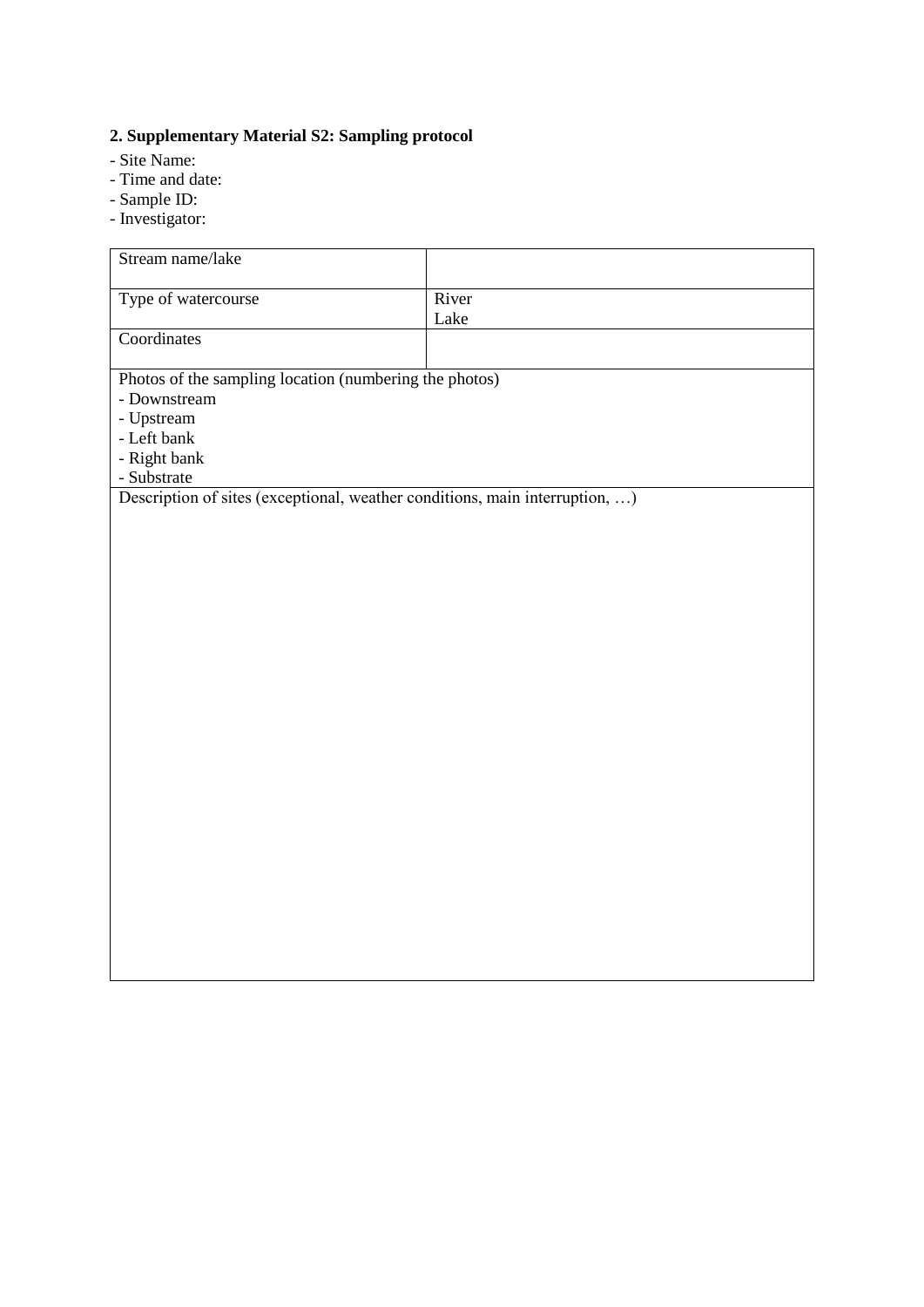### **Land use of the bank top (Estimate at both banks for the stretch of 100m \* 10m)**

**Dominant**

| <b>Type of land use</b>                  | % on left bank | % on right bank |
|------------------------------------------|----------------|-----------------|
| forests                                  |                |                 |
| arable land                              |                |                 |
| residential areas                        |                |                 |
| road, paths                              |                |                 |
| urban area                               |                |                 |
| quarrying or mining                      |                |                 |
| orchard                                  |                |                 |
| other                                    |                |                 |
| Shading                                  |                |                 |
| partly shaded, limited stretch <33%      |                |                 |
| partly shaded, longer stretch 33-90%     |                |                 |
| partly shaded, whole stretch >90%        |                |                 |
| completely shaded, limited stretch > 33% |                |                 |
| completely shaded, longer stretch 33-90% |                |                 |
| completely shaded, whole stretch >90%    |                |                 |

### **Presence of macrophytes (% of the bed covered by Macrophytes) (Estimate area cover at the littoral zone of 100m \* 10m)**

|                          | Submerged aquatic<br>macrophytes | <b>Emerged aquatic</b><br>macrophytes | <b>Floating aquatic</b><br>macrophytes |
|--------------------------|----------------------------------|---------------------------------------|----------------------------------------|
| Contigous/Interrupted    |                                  |                                       |                                        |
| Abundant = $75-100\%$    |                                  |                                       |                                        |
| <b>Common</b> = $50-75%$ |                                  |                                       |                                        |
| Frequent = $25-50\%$     |                                  |                                       |                                        |
| Occasional = $5-25%$     |                                  |                                       |                                        |
| <b>Rare</b> = $1-5%$     |                                  |                                       |                                        |
| Invisible                |                                  |                                       |                                        |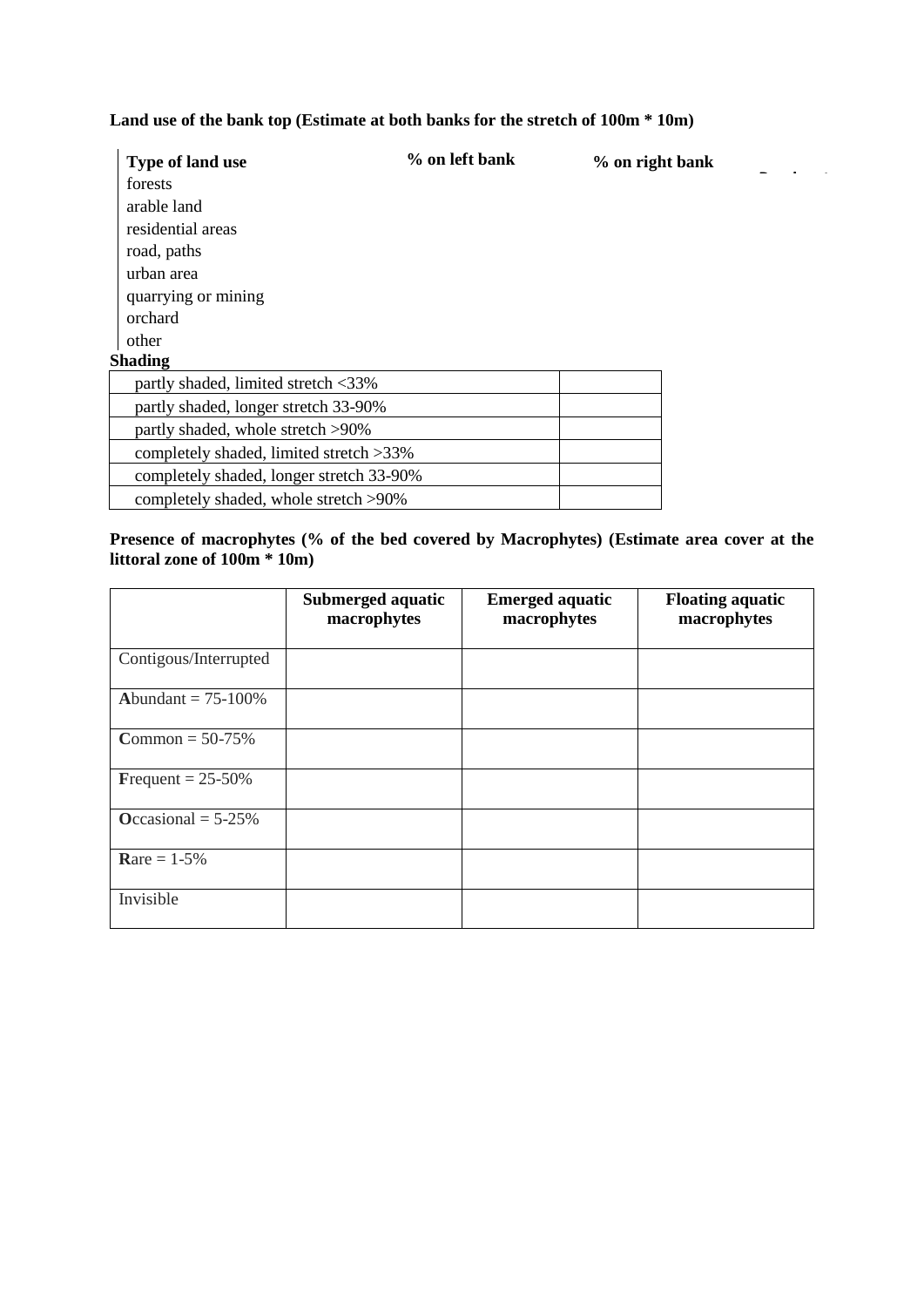### **River morphology**



#### **Free drawing**

### **Bank**

| erosion           | Absent/Limited/Abundant |
|-------------------|-------------------------|
| curvature erosion | Absent/Limited/Abundant |
| width-erosion     | Absent/Limited/Abundant |

#### **Stream Depth**

(Measure the depth across the stream, from right bank to left bank, the measure should be done at approximately 1/6, 2/6, 3/6, 4/5 and 5/6 of the way across the stream, 5 measurements) **Section 1**

| <b>A</b> # 1<br>. | $\sqrt{2}$<br>1714 | $\sqrt{2}$<br>-- | M <sub>4</sub> | $\cdots$<br>. |
|-------------------|--------------------|------------------|----------------|---------------|
|                   |                    |                  |                |               |
|                   |                    |                  |                |               |
|                   |                    |                  |                |               |

#### **Section 2**

| . | $\overline{\phantom{a}}$ | $\sqrt{2}$ | .<br>V14 | M <sub>5</sub> |
|---|--------------------------|------------|----------|----------------|
|   |                          |            |          |                |
|   |                          |            |          |                |

#### **Section 3**

| . | $\mathbf{r}$<br>1714 | $\sqrt{2}$<br><b>IAT</b> | M <sub>4</sub> | $\mathbf{X}$ |
|---|----------------------|--------------------------|----------------|--------------|
|   |                      |                          |                |              |
|   |                      |                          |                |              |

| <b>Variation in flow</b> |  |
|--------------------------|--|
| absent                   |  |
| at human constructions   |  |
| low                      |  |
| moderate                 |  |
| high                     |  |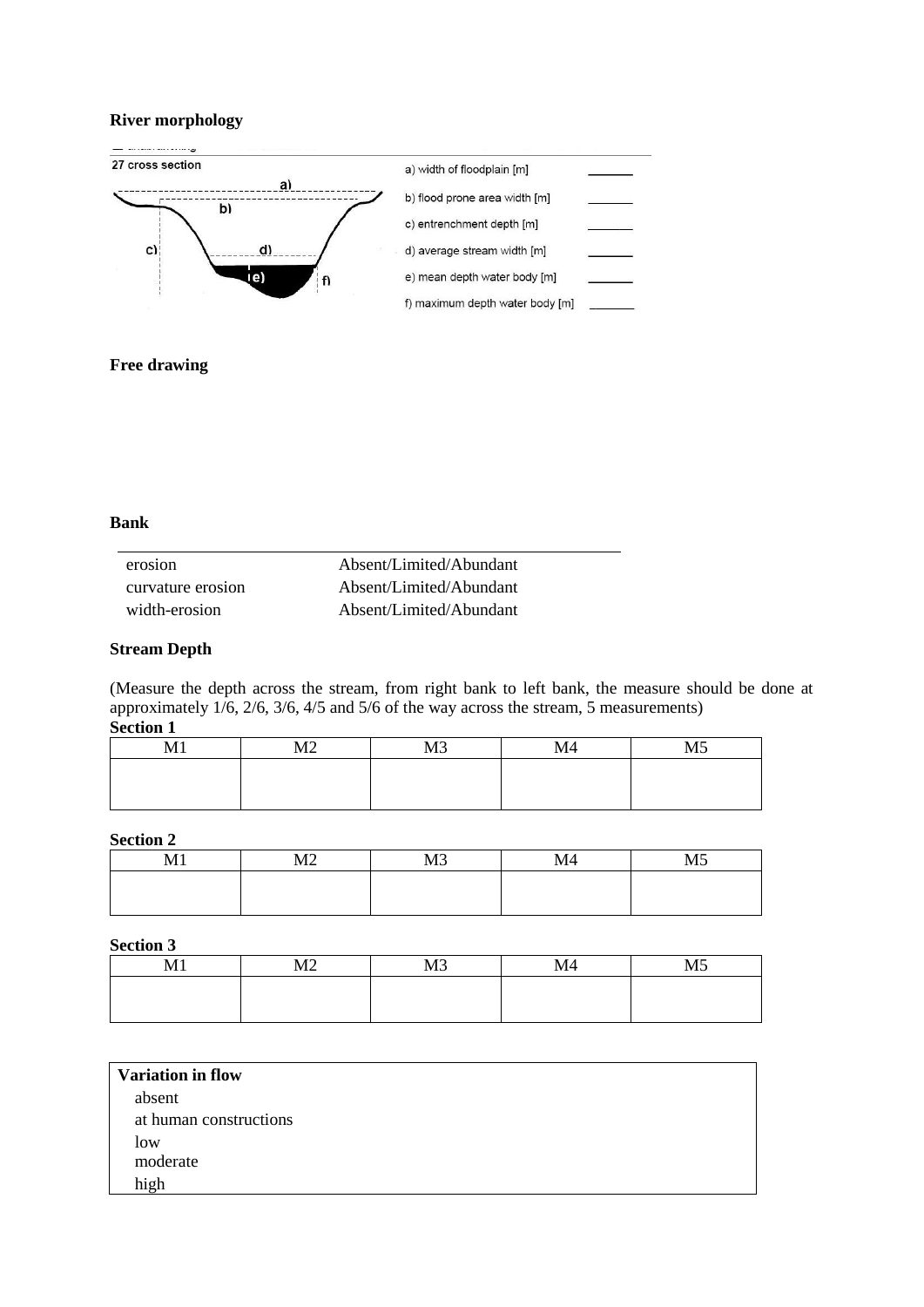## **Current Velocity**

### (Should be measured at the same location where the depth measurements were taken) **Section 1**

| $\mathbf{C}$<br>D. | S <sub>2</sub><br>◡ | S <sub>3</sub> | C <sub>A</sub><br>ນ⊤ | S <sub>5</sub> |
|--------------------|---------------------|----------------|----------------------|----------------|
| B1                 | B2                  | B <sub>3</sub> | <b>B4</b>            | B <sub>5</sub> |

## **Section 2**

| S <sub>1</sub> | $\mathbf{C}$<br>◡ | S <sub>3</sub> | S <sub>4</sub> | S <sub>5</sub> |
|----------------|-------------------|----------------|----------------|----------------|
| B1             | B2                | B <sub>3</sub> | <b>B</b> 4     | B <sub>5</sub> |

# **Section 3**

| C <sub>1</sub><br>ு பு | $\mathbf{C}$<br>◡ | S <sub>3</sub> | S <sub>4</sub> | S <sub>5</sub> |
|------------------------|-------------------|----------------|----------------|----------------|
| B1                     | B <sub>2</sub>    | B <sub>3</sub> | <b>B4</b>      | B <sub>5</sub> |

## **Pool/Riffle class**

| Class 1<br>Pool-riffle pattern is (nearly) pristine: extensive<br>sequences of pools and riffles. | Class 2<br>Pool-riffle pattern is well developed: high<br>variety in pools and riffles.                                               |
|---------------------------------------------------------------------------------------------------|---------------------------------------------------------------------------------------------------------------------------------------|
| Class 3                                                                                           | Class 4                                                                                                                               |
| Pool-riffle pattern is moderately developed:<br>variety in pools and riffles but locally.         | Pool-riffle pattern is poorly developed: low<br>variety in pools and riffles.                                                         |
| Class 5                                                                                           | Class 6                                                                                                                               |
| Pool-riffle pattern is absent: uniform pool-riffle<br>pattern.                                    | Pool-riffle pattern is absent due to structural<br>changes: uniform pool-riffle pattern due to<br>reinforced bank and bed structures. |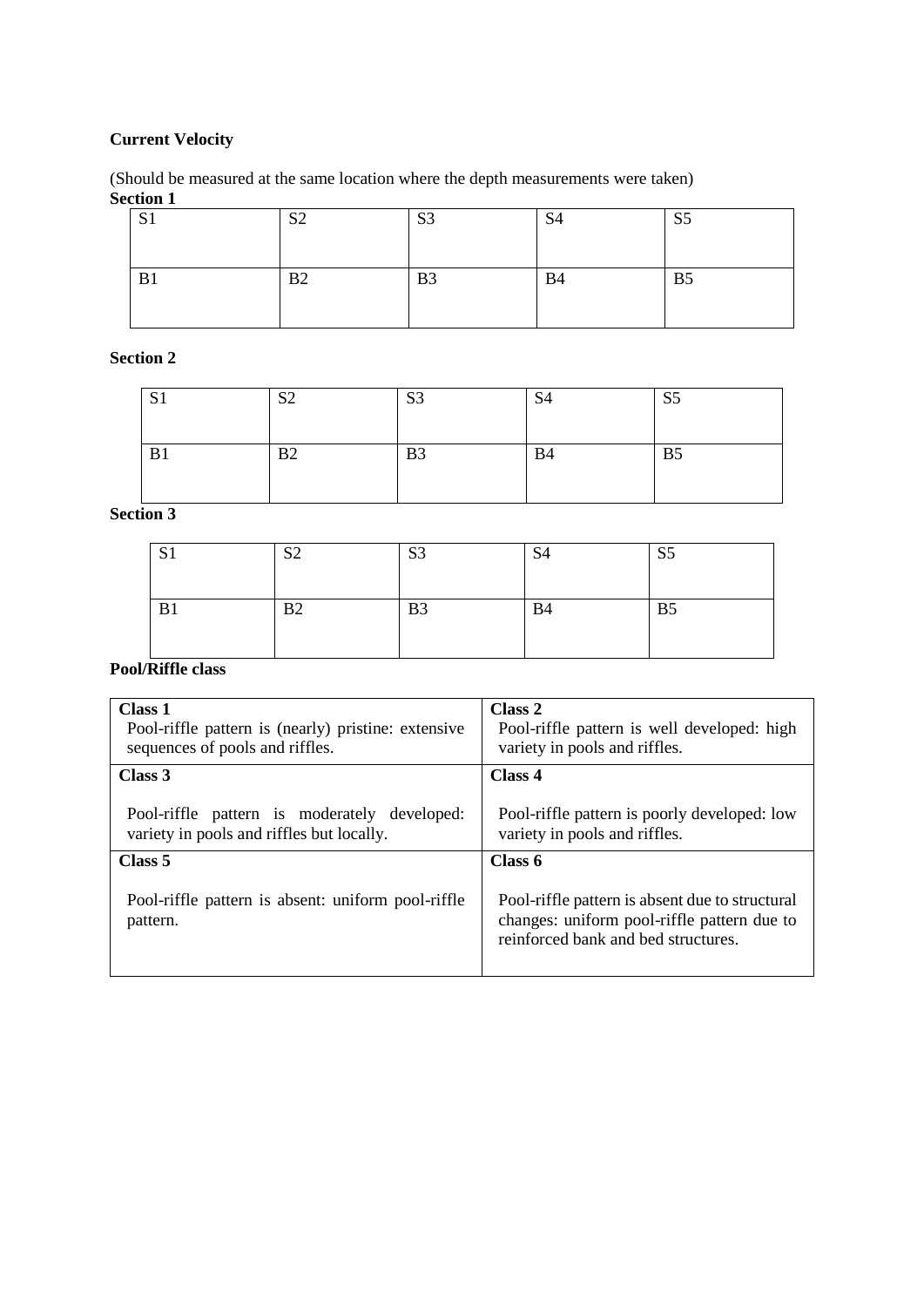## **3. Supplementary Material S3: Prati and Oregon Indexes**

### *The Prati-index*

The researcher Prati developed a method to evaluate the degree of pollution by an index that considers different pollutants. Since different parameters have to be compared, different transformation formulas of the parameters were developed. The index is calculated by transforming the measured values. After that, the average values of the transformed measurements are considered.

Variables in the following formulas:

- X: index according to PRATI
- Y: measured value of the variable
- **Dissolved oxygen**

| Saturation $< 50 \%$    | $X = 4.2 - 0.437*(100-Y)/5 + 0.042*((100-Y)/5)^2$ |
|-------------------------|---------------------------------------------------|
| Saturation $50 - 100\%$ | $X = 0.08*(100-Y)$                                |
| Saturation $> 100\%$    | $X = 0.08*(Y-100)$                                |

- **COD**  $(mg/L)$ **:**  $X = Y/10$
- **NH**<sub>4</sub>**-N** (mg N/L):  $X = 2^{2.1*log(12*Y)}$

### **Assessment of Prati Index:**

- $0 1$  = good quality
- $1 2$  = acceptable quality
- $2 4 =$  polluted
- $4 8$  = heavily polluted
- $> 8$  = very heavily polluted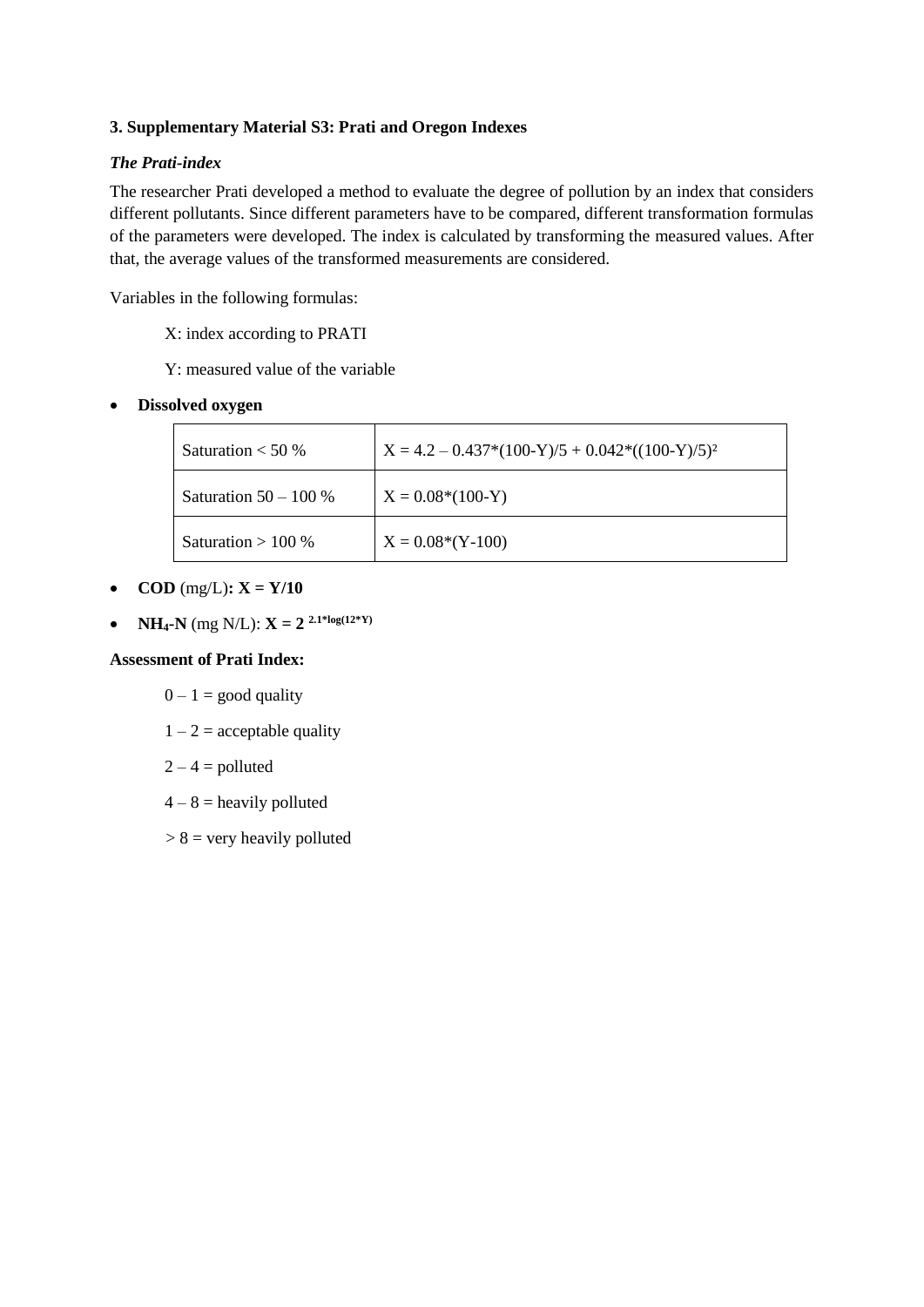#### *The Oregon Index*

The original Oregon Index was designed in the 1970s to be a simple and concise method for expressing ambient water quality information. The Oregon Index is used in analyses to compare conditions across river basins and to detect trends over time. The OWQI is calculated using index aggregation. First, six water quality parameters, i.e. water temperature, DO, BOD<sub>5</sub>, pH, total concentration of NH<sub>4</sub>, NO<sub>2</sub>, NO<sub>3</sub>, and TP concentration, are transformed by the below equation. After that, they were aggregated using the additive method to produce the final index value as follows.

 *Oregon Index* = 
$$
\sqrt{\frac{n}{\sum_{i=1}^{n} 1/SI_i^2}}
$$

where n is number of subindices; SI is subindex i;

#### **Temperature (T)**

| $\Gamma$ < 11 °C   | $SI_T = 100$                                                              |
|--------------------|---------------------------------------------------------------------------|
| T: 11 °C-29 °C     | $SI_T = 76.54 + 4.172 \cdot T - 0.1623 \cdot T^2 - 2.0557E - 3 \cdot T^3$ |
| $\Gamma$ : > 29 °C | $SI_T = 10$                                                               |

#### **Dissolved Oxygen (DO)**

DO saturation  $(DOs) \le 100\%$ :

| DO concentration $(DO_C) <   SL_{DO} = 10$<br>$3.3 \text{ mg/L}$ |                                                           |
|------------------------------------------------------------------|-----------------------------------------------------------|
| $DOC: 3.3-10.5 mg/L$                                             | $SI_{\text{DO}} = -80.29 + 31.88 * DO_C - 1.401 * DO_C^2$ |
| $DO_C \ge 10.5$ mg/L                                             | $SI_T = 100$                                              |

DOs: 100% - 275%

 $SI<sub>DO</sub> = 100*exp((DO<sub>S</sub> – 100)*-1.197E-2)$ 

 $DOs > 275%$ 

 $SI<sub>DO</sub> = 10$ 

#### **Biochemical Oxygen Demand, 5 day (BOD5)**

 $BOD_5 \le 8$  mg/L:  $SI_{BOD} = 100*exp(BOD*-0.1993)$ 

 $BOD_5 > 8$  mg/L:  $SI_{BOD} = 10$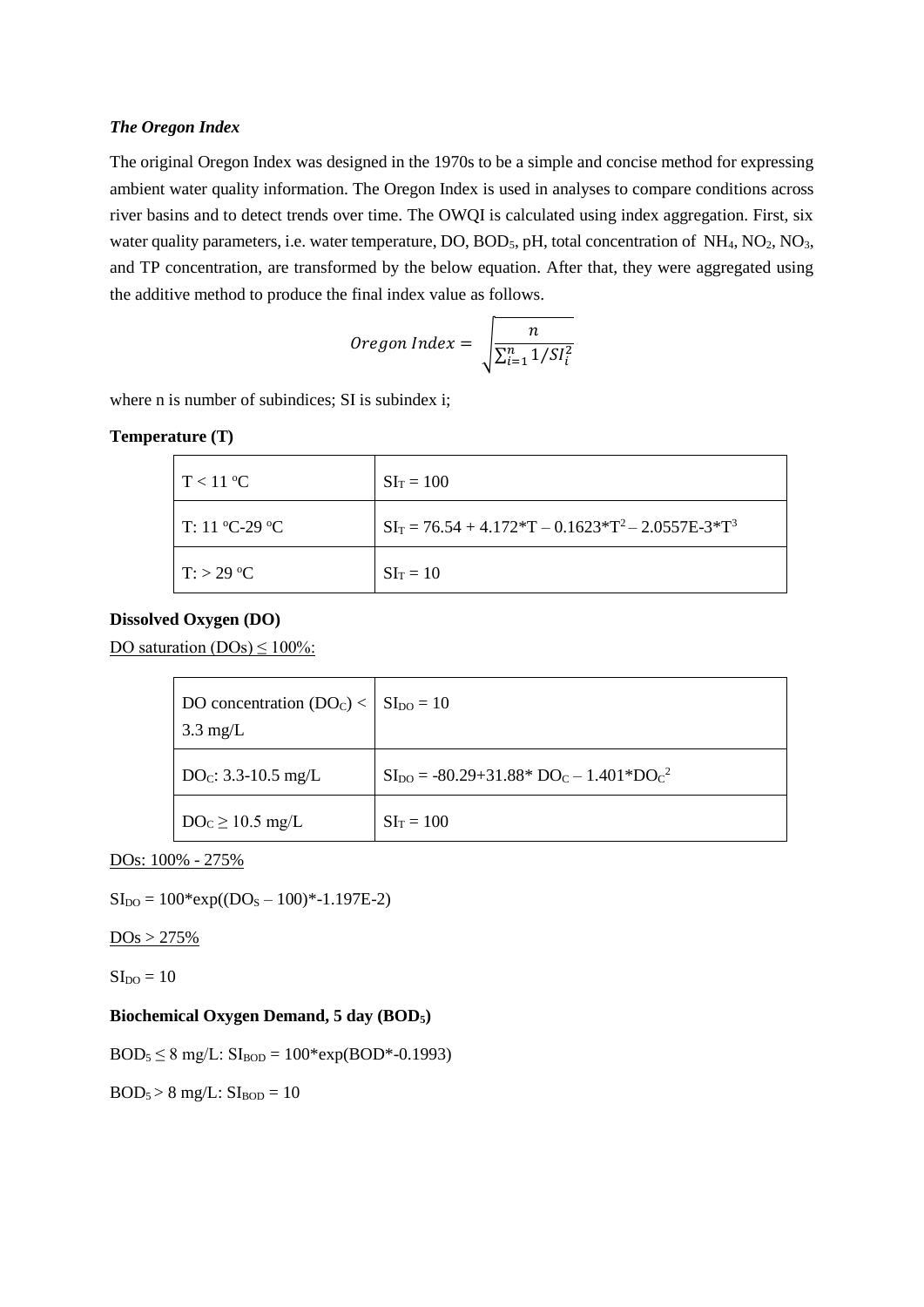| pH < 4   | $SIpH = 10$                      |
|----------|----------------------------------|
| pH: 4-7  | $SIpH = 2.628*exp(pH*0.5200)$    |
| pH: 7-8  | $SIpH = 100$                     |
| pH: 8-11 | $SIPH = 100*exp((pH-8)*-0.5188)$ |
| pH > 11  | $SIpH = 10$                      |

### **Ammonia + Nitrate Nitrogen (N)**

 $N \le 3$  mg/L:  $SI_N = 100*exp(N*-0.4605)$ 

 $N > 3$  mg/L:  $SI_N = 10$ 

## **Total Phosphorus (P)**

 $P \le 0.25$  mg/L:  $SI_P = 100 - 299.5 \cdot P - 0.1384 \cdot P^2$ 

 $P > 0.25$  mg/L:  $SI_P = 10$ 

## **Assessment of Oregon Index:**

- $90 100 =$  Excellent  $85 - 89 = Good$  $80 - 84 = Fair$  $60 - 79 = Poor$
- $10 59 = \text{Very Poor}$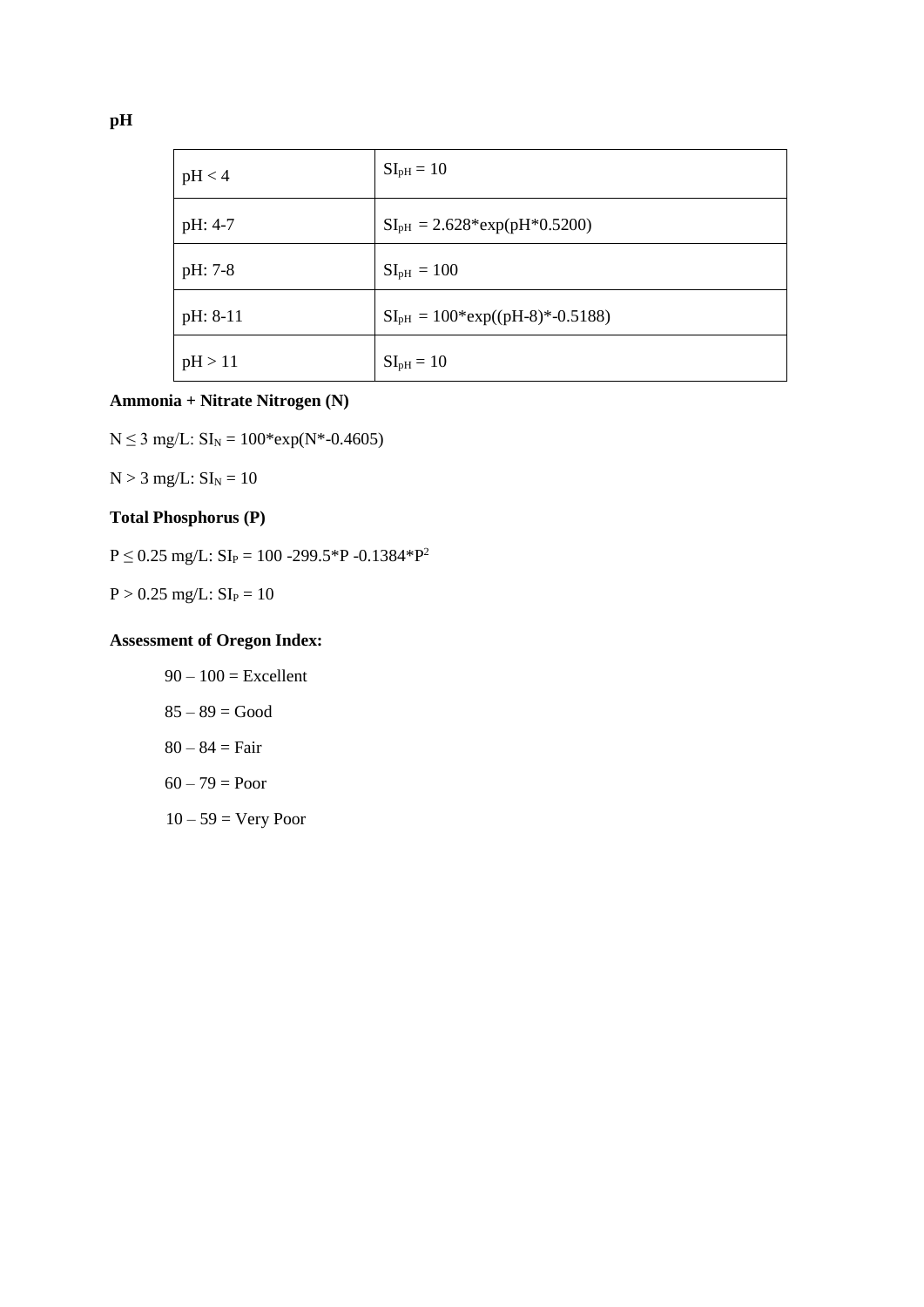## **4. Supplementary Material S4: Cleveland plots**



Figure S4.2. Cleveland plots of CH<sup>4</sup> emissions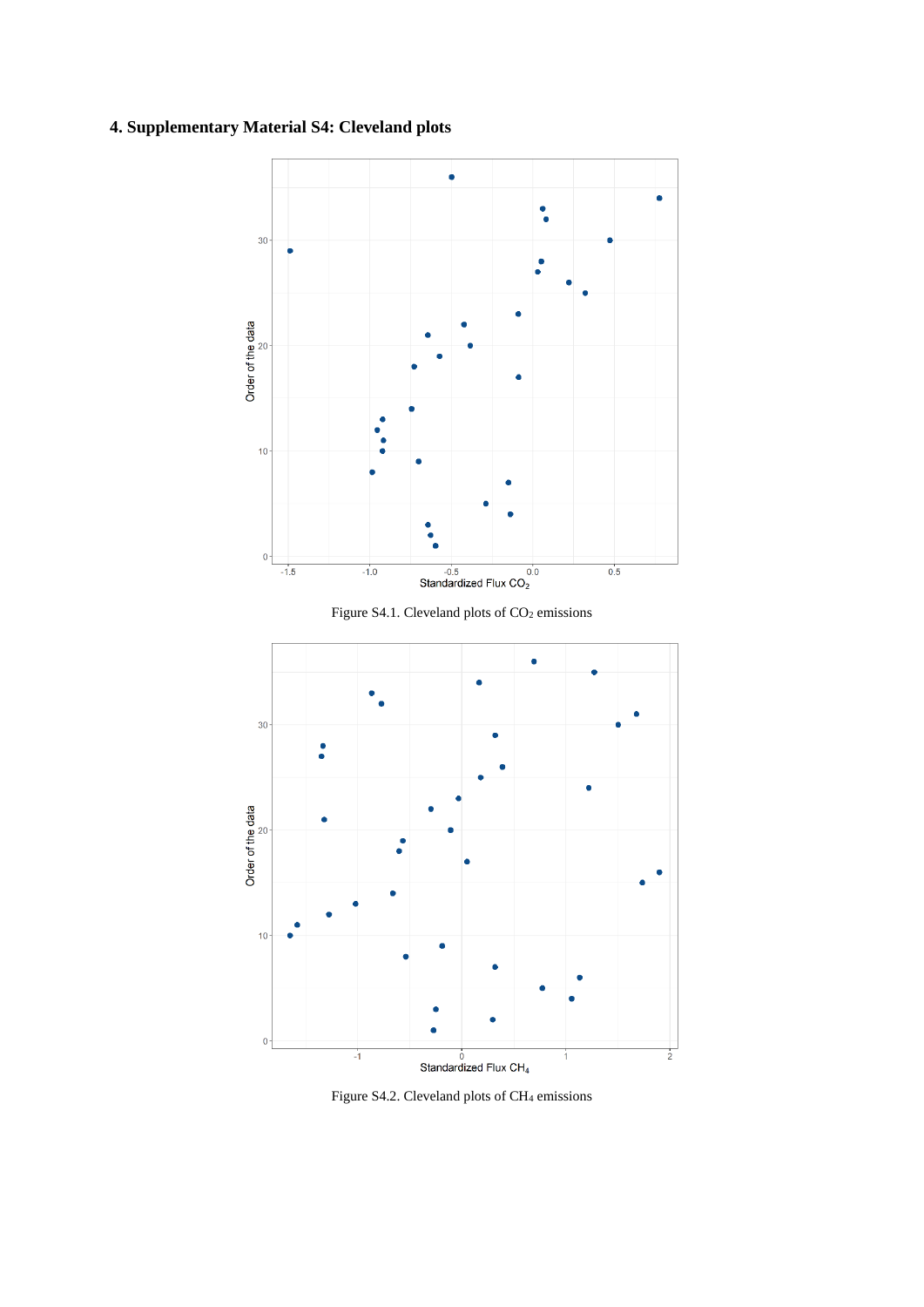

Figure S4.3. Cleveland plots of  $N_2O$  emissions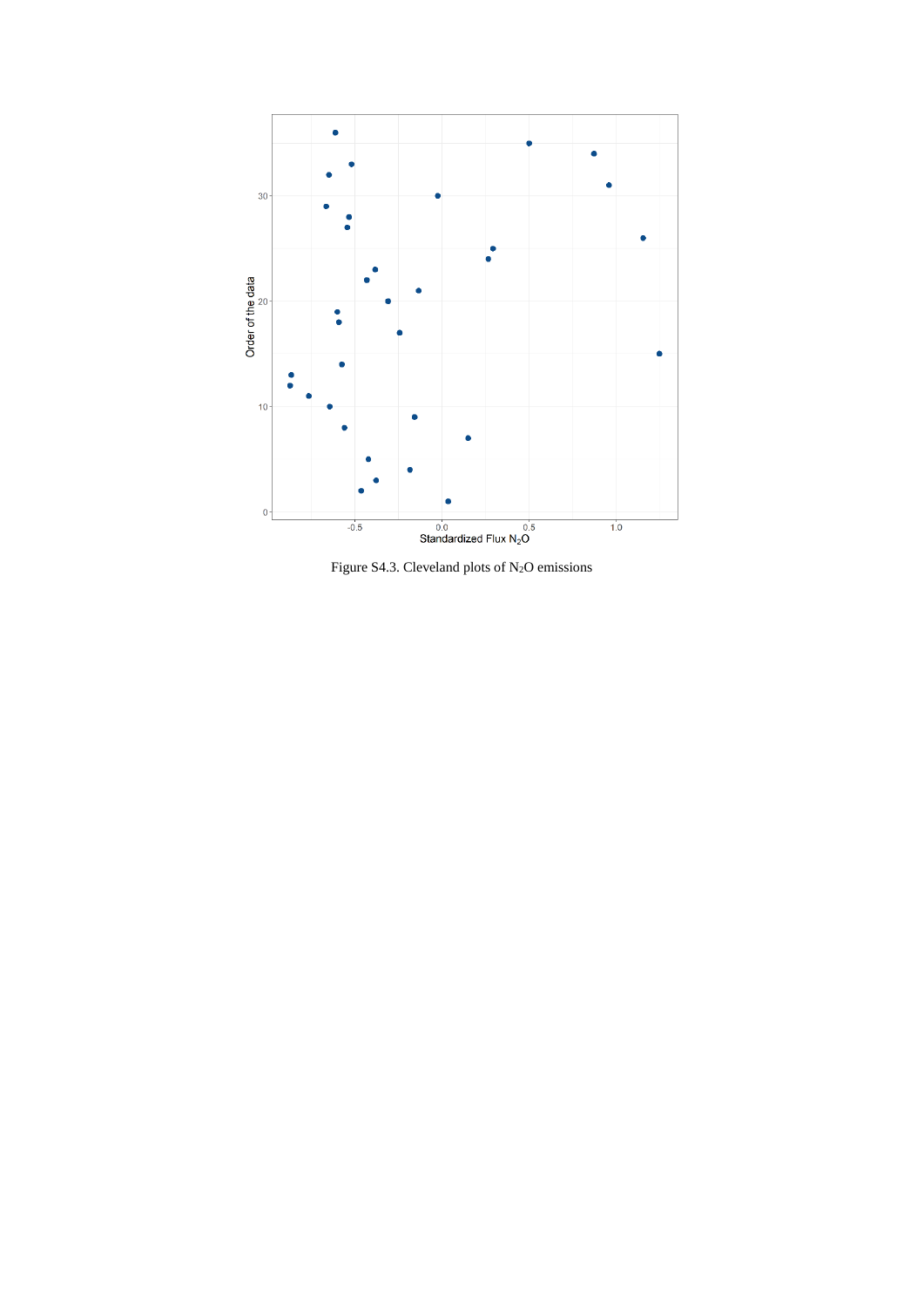# **5. Supplementary Material S5: Residuals of the fitted model**



Figure S5.1. Residual vs Fitted values plot for CO<sup>2</sup> mixed model



Figure S5.2. Residual vs Fitted values plot for CH<sup>4</sup> mixed model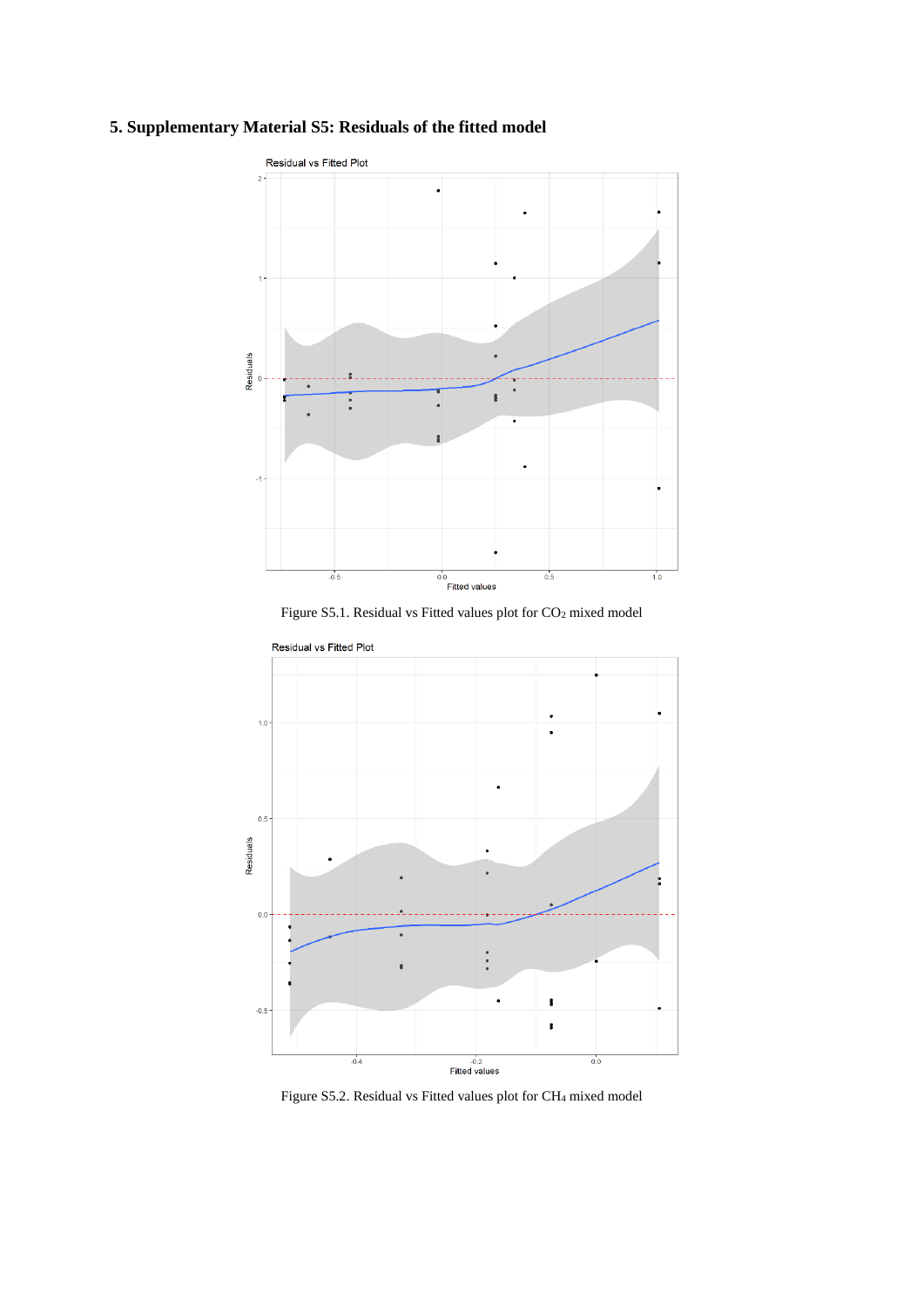

Figure S5.3. Residual vs Fitted values plot for N<sub>2</sub>O mixed model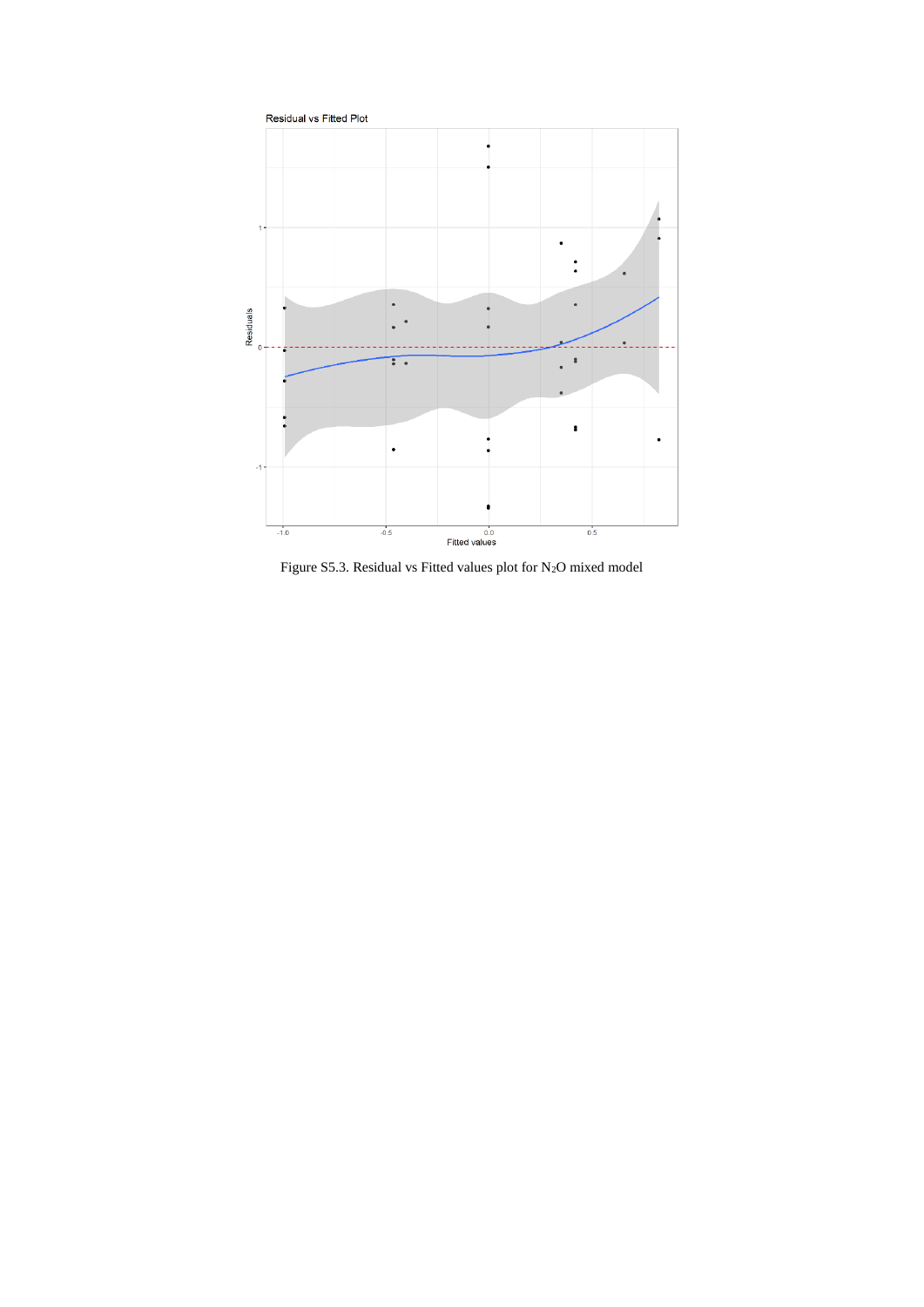

## **6. Supplementary Material S6: Mosaic plots for categorical variables**

Figure S6.1. Mosaic plot of erosion level in Cuenca urban river system



Figure S6.2. Mosaic plot of flow variation in Cuenca urban river system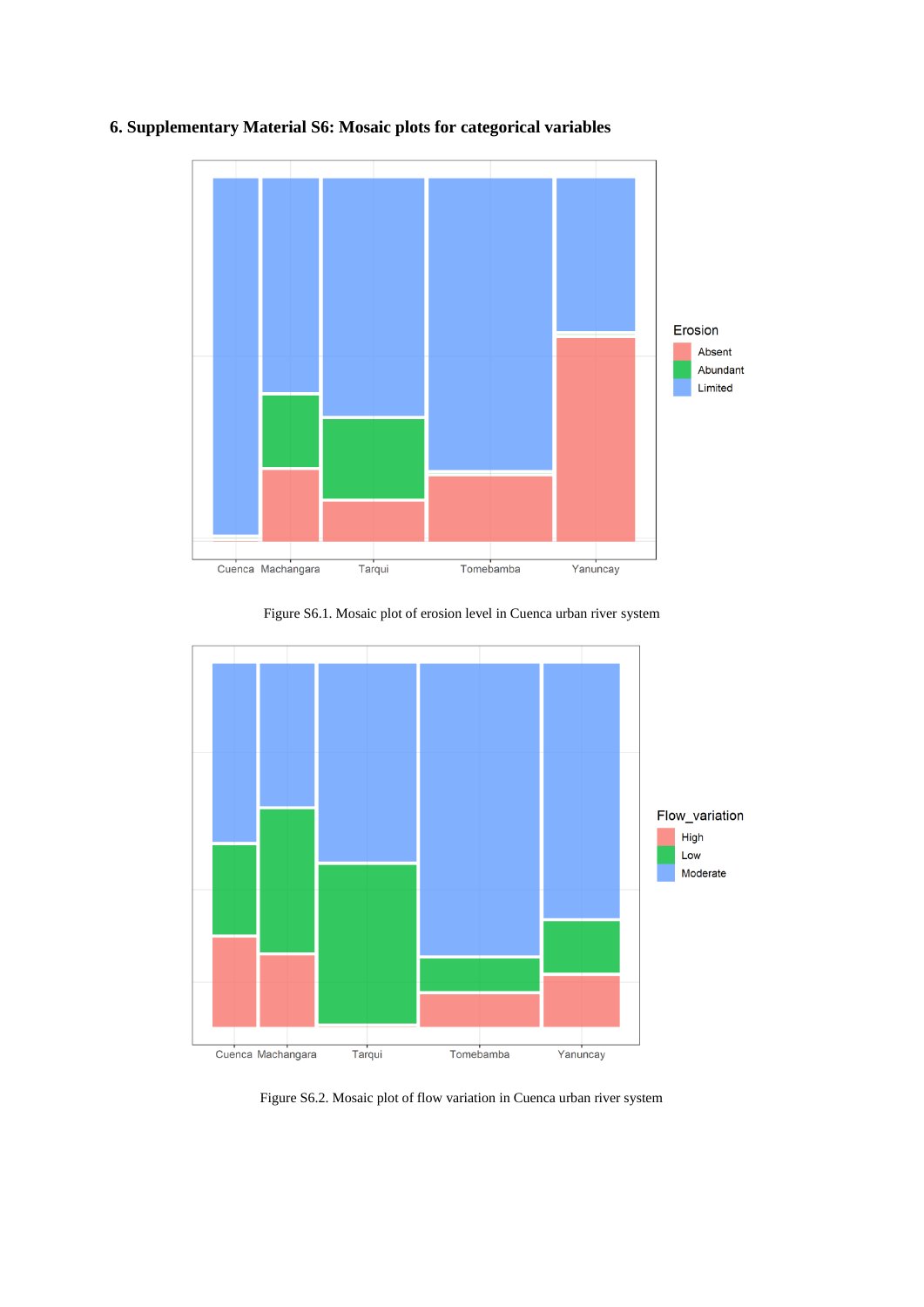

Figure S6.3. Mosaic plot of land-use categories in left bank in Cuenca urban river system. LB: Left Bank



Figure S6.4. Mosaic plot of land-use categories in right bank in Cuenca urban river system. RB: Right Bank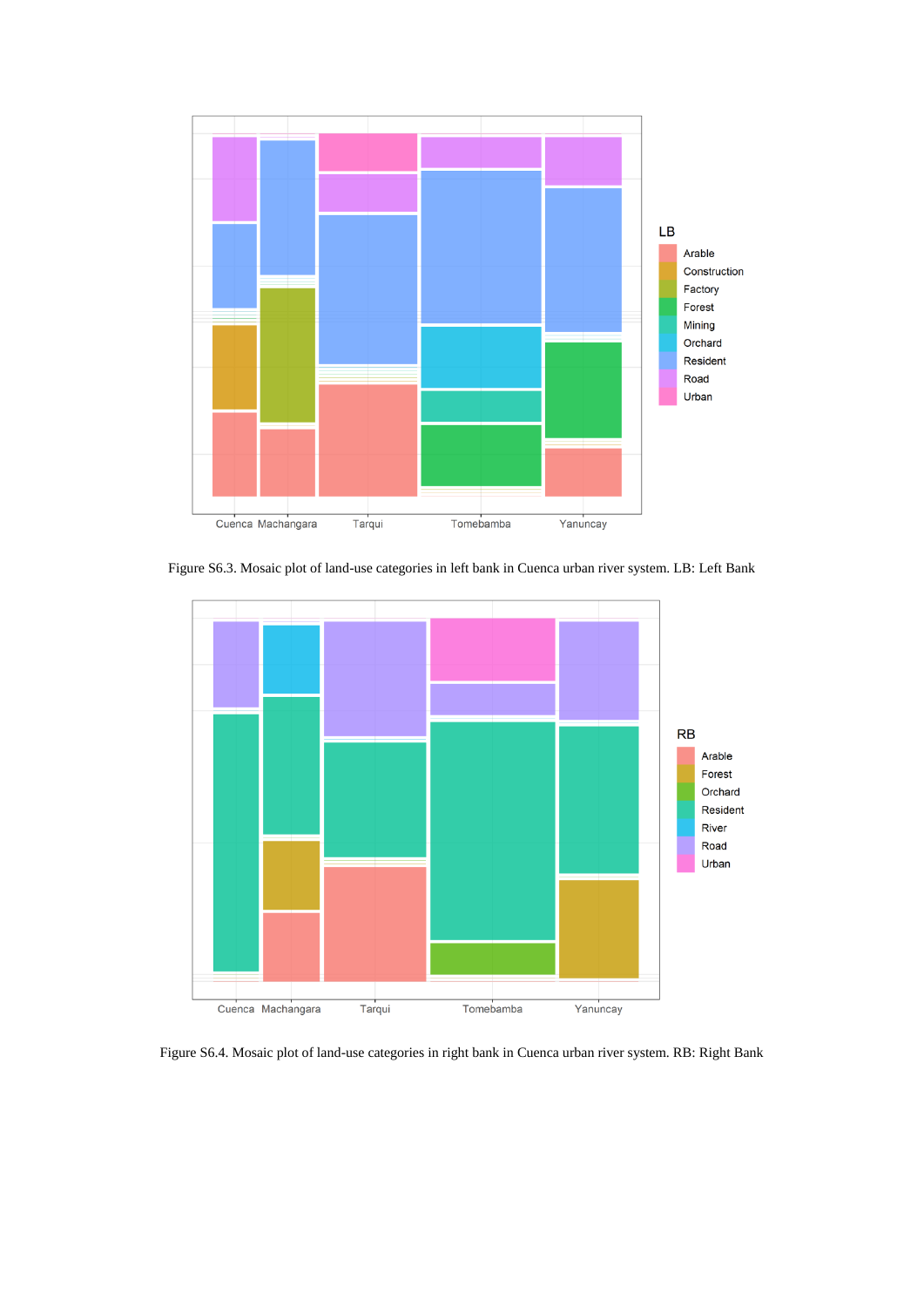

Figure S6.5. Mosaic plot of pool-riffle classes in Cuenca urban river system



Figure S6.6. Mosaic plot of shading levels in Cuenca urban river system